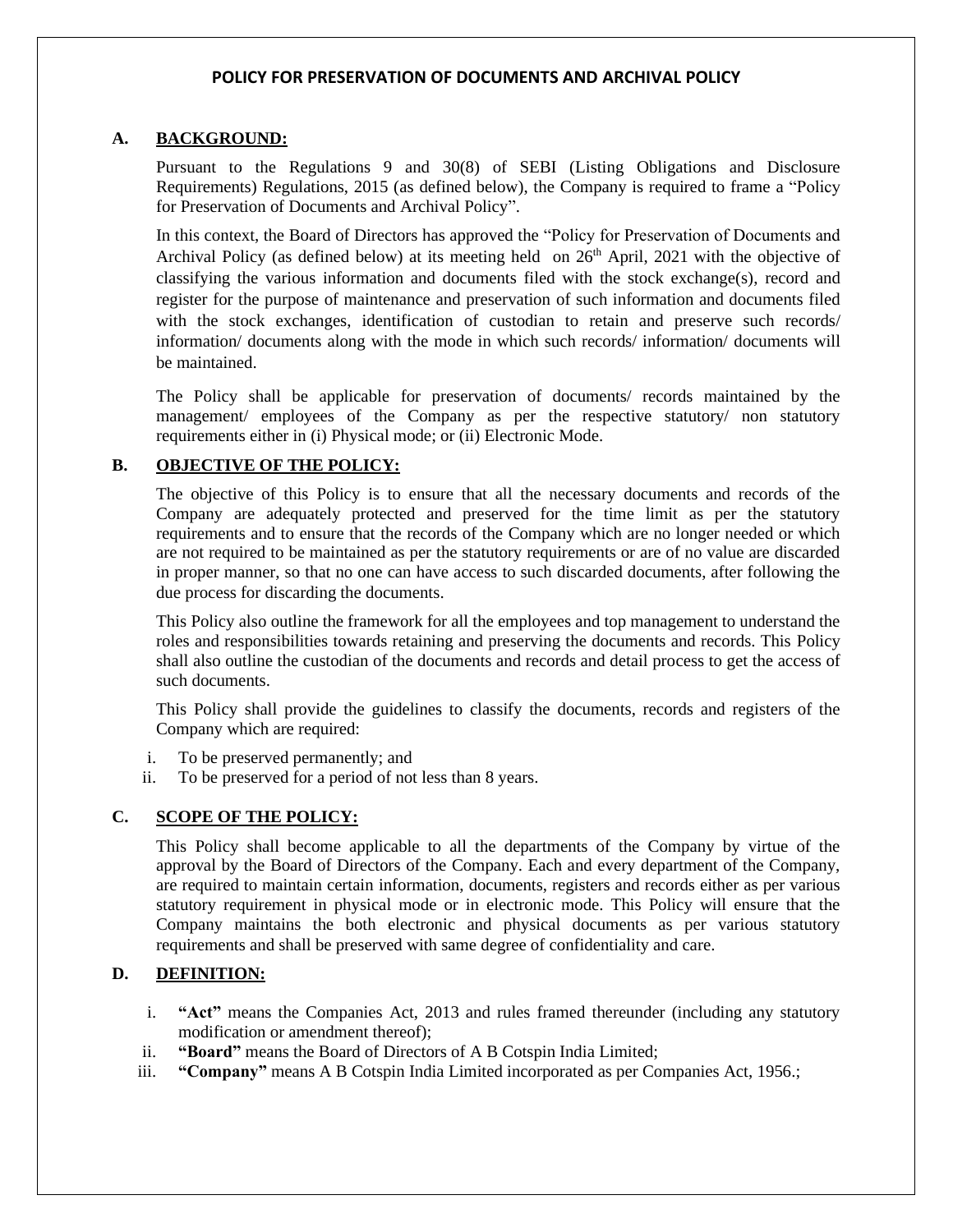- iv. **"Documents"** means all the business records like registers, records, papers, agreements, notices, advertisements, requisitions, order, declarations, forms, show cause notice, minutes, replies, or any other records and registers to be maintained as per the statutory requirement or in order to comply with the requirements of any applicable law, whether required to be submitted to concerned authority or sent to government department or any associates, or otherwise, and records maintained in the electronic form received or kept pursuant to the Companies Act, 2013, or under any other applicable laws for time being in force or otherwise, maintained in physical or in electronic form.
- v. **"Listing Regulations" or "LODR Regulations"** means SEBI (Listing Obligations and Disclosure Requirements) Regulations, 2015.
- vi. **"Stock Exchange(s)"** means the stock exchange where the securities of the Company is listed.
- vii. **"Maintenance"** means keeping documents, either physically or in Electronic form.
- viii. **"Preservation"** means to keep the documents under the custody of authorized person, which shall prevent the documents from being altered, damaged or destroyed.
- ix. **"Policy"** means this Policy for Preservation of Documents and Archival Policy

## **Any other term which are not defined herein shall have the same meaning as defined in the SEBI (LODR) Regulations, 2015, Companies Act, 2013, or any other applicable laws or regulations.**

#### **E. PRESERVATION OF DOCUMENTS:**

#### **(a) Creation of documents:**

Various documents are required to be filed as per the statutory requirements with the statutory authorities such as stock exchanges. Employees of the Company, in order to comply with the statutory requirements, may have to initiate and create number of documents and information. All employees are required to create accurate documents regarding their respective matters. The documents should:

- i. facilitate proper scrutiny of the conduct of businesses by anyone authorised to undertake such scrutiny;
- ii. protect the legal, financial and other rights of the Company, its clients, employees and any other connected person/ Company with the business of the Company;
- iii. be confidential in nature and the confidentiality of such documents shall be maintained at all the time.

#### **(b) Preservation of documents:**

The Company shall preserve all the documents as per the requirements and provisions of the Companies Act, the Secretarial Standards, LODR Regulations, and any other law, rules, regulations as may be applicable to the Company from time to time.

Every employees and top management of the Company is responsible for making and keeping the documents as may be necessary to fully and accurately record the functions, activities, transactions and affairs of the Company. They must ensure that the documents once freezed in complete aspect, shall be tamper-free and no one shall have access to any confidential information of such documents. They must further ensure that the documents are handle with care and are preserved to avoid any damage before its prescribed time limit.

#### **(c) Discarding the documents:**

Documents are created and are maintained for certain time limits which is a statutory requirement and failure to adhere to such requirement of preservation of statutory documents shall attract penalty and fine on top management. In order to avoid any legal action, it is necessary for the Company to maintain all the statutory documents for the time limits as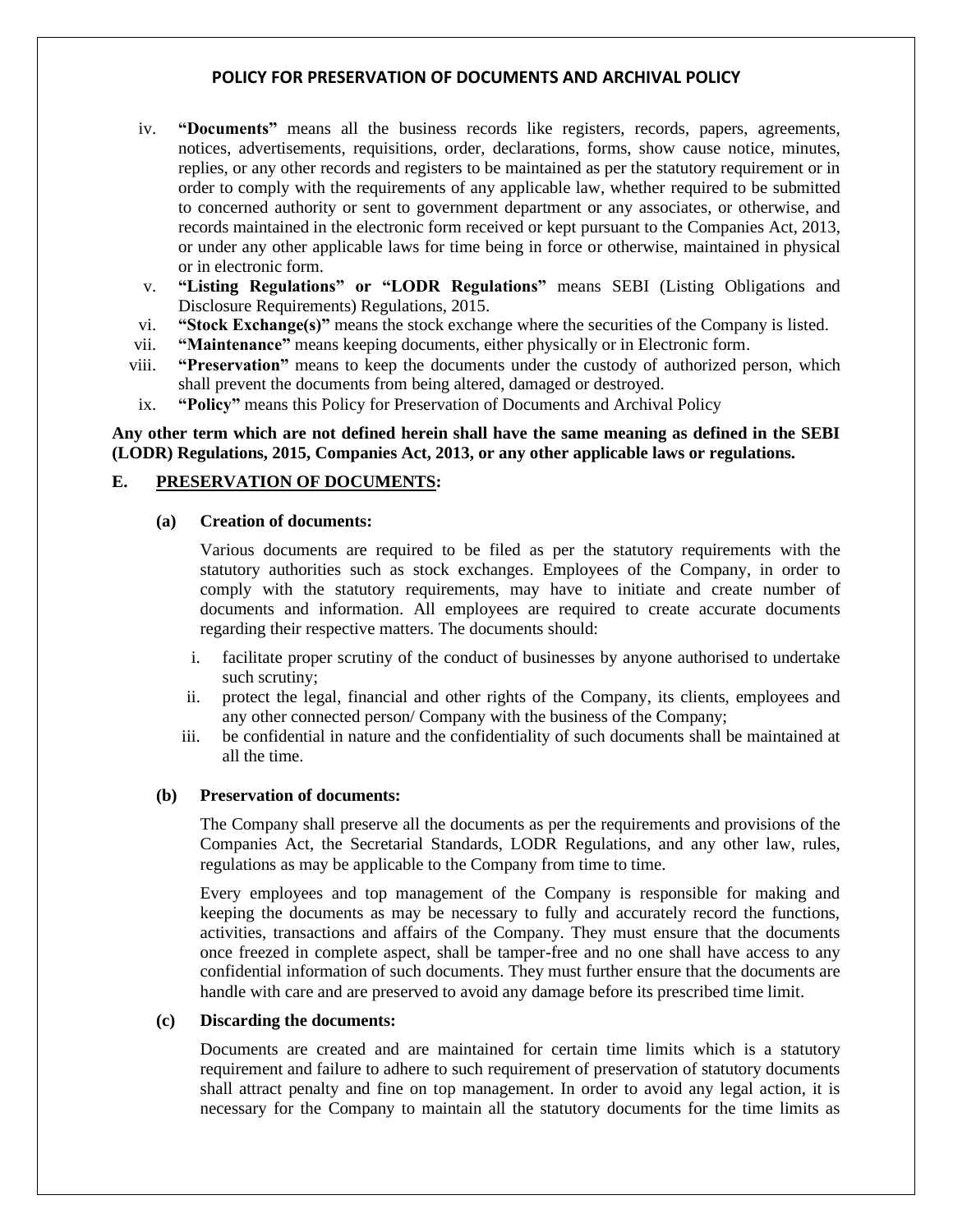prescribed and to maintain the records of documents disposed of after meeting the statutory requirements of preserving such documents.

All the documents mentioned in **"Annexure – I"** need to be permanently preserved by the Company during its entire life time.

All documents mentioned in **"Annexure – II"** which is temporary in nature must be preserved for a period not less than 8 years or such other period as may be prescribed under any law for the time being in force and thereafter the records can be destroyed. The details of the Documents destroyed by the Company shall be recorded in the Register for Disposal of Records to be kept by employees who are disposing the Documents in the format prescribed at **"Annexure – III"**.

## **F. CUSTODY OF THE DOCUMENTS:**

Documents which are required to be maintained and preserved by the respective head of the departments are provided in the table entailed below. Following are the list of authorized person who shall act as the custodian of the documents:

| Sr.<br>No.    | <b>Documents</b>              | <b>Authorised person / Custodian</b>                           |  |
|---------------|-------------------------------|----------------------------------------------------------------|--|
|               | Legal Files/Documents         | Head - Legal department                                        |  |
| $\mathcal{D}$ | Secretarial related documents | Head – Secretarial Department                                  |  |
| 3             | Tax / Accounting Records      | <b>Chief Financial Officer</b>                                 |  |
| 4             | of employees                  | Employment / Personal data   Head – Human Resources department |  |

## **ARCHIVAL POLICY:**

Regulation 30(8) of the Listing Regulations requires the listed companies to disclose on its website all such events or information which has been disclosed to stock exchange(s) pursuant to the various provisions of the Listing Regulations, and such disclosures shall be hosted on the website of the Company for a period of minimum 5 (five) years and thereafter as per the Policy of the Company, as disclosed on its website. The purpose of the Policy is to disseminate equal, adequate and timely information to the shareholders through the website of the Company and to enable them to track the performance/ events of the Company over regular intervals of time and provide sufficient information to enable investors to access the current status of the Company.

The website of the Company viz., www.abcotspin.com, shall be reviewed on regular intervals for ensuring that all the above mentioned disclosures are available on the website of the Company as required.

# **POLICY REVIEW:**

This Policy shall be reviewed from time to time so that the Policy remains compliant with the applicable legal requirements. The Company Secretary will keep the Policy updated as per applicable statutory guidelines.

This Policy can be modified and/ or amended only with the approval of the Board of Directors.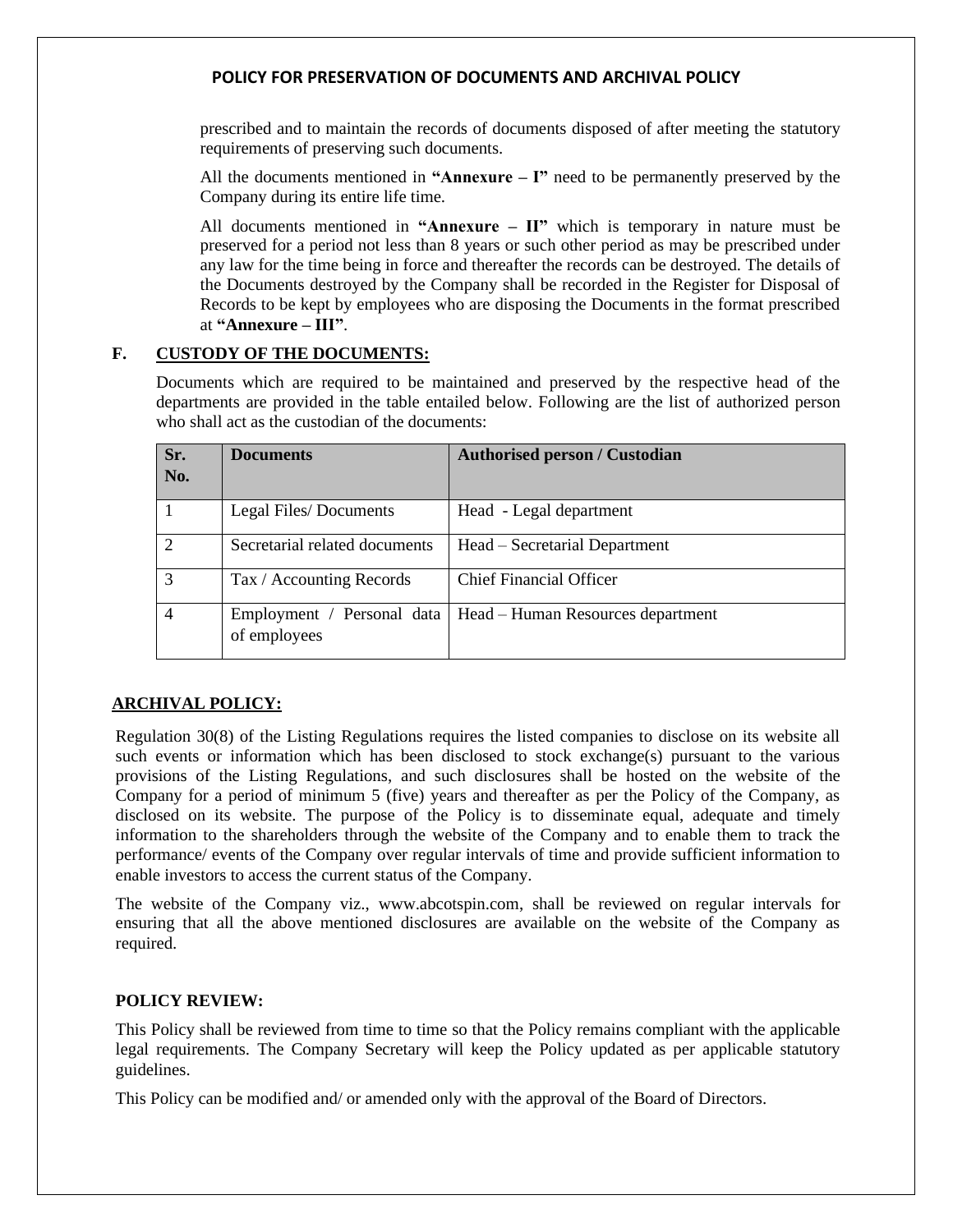# **ANNEXURE – I: DOCUMENTS TO BE PRESERVED PERMANENTLY**

Following are the list of documents which shall be preserved permanently by the Company subject to the modifications, amendments, addition, deletion or any changes made therein from time to time:

| Item No.       | <b>Records/Documents</b>                                                                                                                                                                                                                                   |  |  |  |
|----------------|------------------------------------------------------------------------------------------------------------------------------------------------------------------------------------------------------------------------------------------------------------|--|--|--|
| $\mathbf{1}$   | Certificate of incorporation                                                                                                                                                                                                                               |  |  |  |
| $\overline{2}$ | Certificate for commencement of business                                                                                                                                                                                                                   |  |  |  |
| 3              | Memorandum and Articles of Association (along with the amended copies)                                                                                                                                                                                     |  |  |  |
| $\overline{4}$ | Agreements made by the Company with Stock Exchanges, Depositories, etc.                                                                                                                                                                                    |  |  |  |
| 5              | Minute Books of General Meetings, Board and Committee Meetings as per Companies<br>Act, 2013 and Secretarial Standards                                                                                                                                     |  |  |  |
| 6              | All the registers and records as per Companies Act and LODR Regulations                                                                                                                                                                                    |  |  |  |
| $\overline{7}$ | Such other records as may be required under any law from time to time                                                                                                                                                                                      |  |  |  |
| 8              | Intellectual Property Documents shall include but shall not be limited to Copyrights,<br>Trademarks, Patents, and Industrial Designs, Intellectual Property rights documents that<br>are owned by the Company shall be retained by the Company permanently |  |  |  |
| 9              | All the documents like agreements, application, stamp duty payment receipts for all the<br>properties that are owned in the name of the Company                                                                                                            |  |  |  |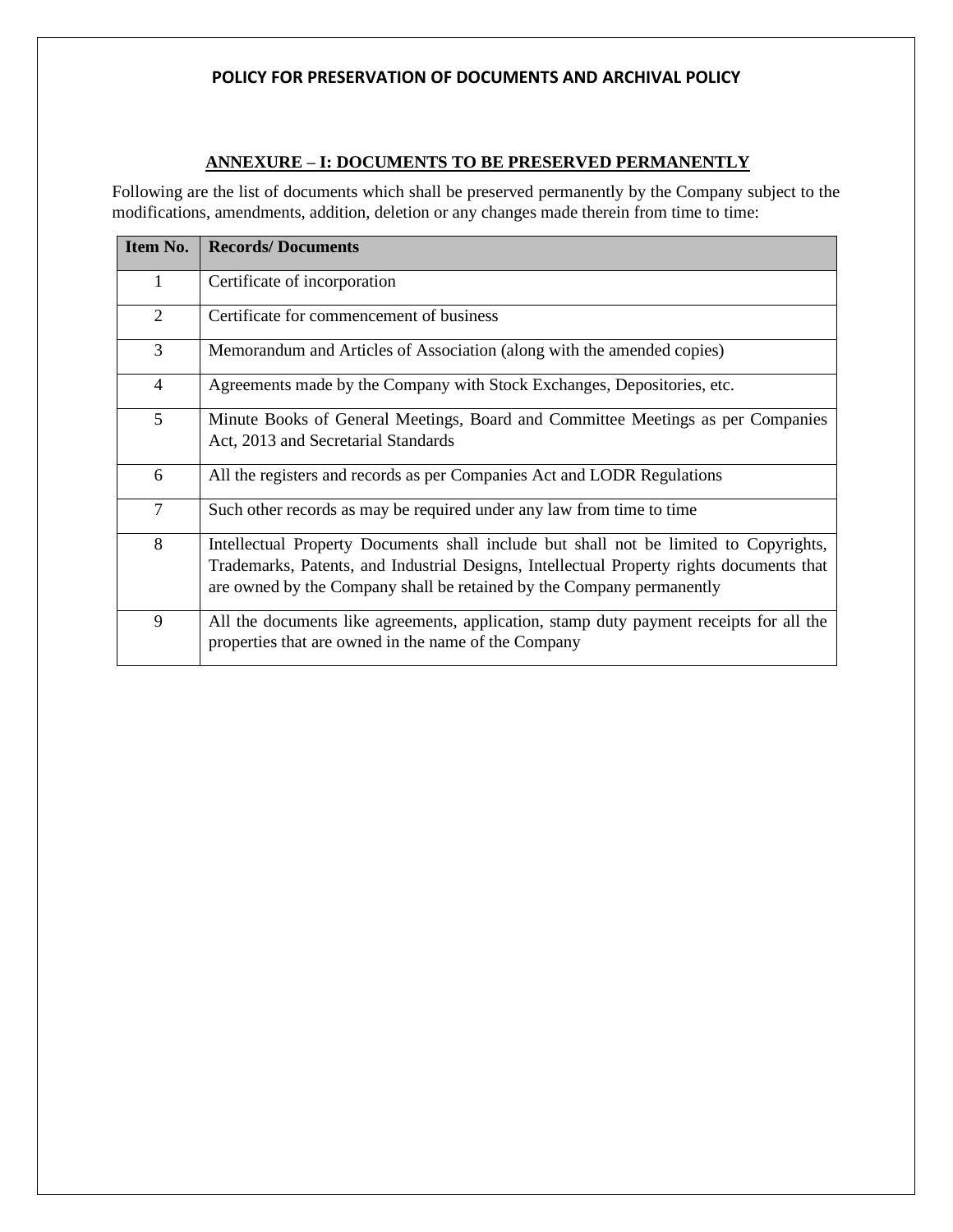# **ANNEXURE – II: DOCUMENTS TO BE PRESERVED FOR EIGHT YEARS**

| <b>Item No</b> | <b>Records / Documents</b>                                                                                                   |  |  |  |
|----------------|------------------------------------------------------------------------------------------------------------------------------|--|--|--|
| 1              | Instrument creating charge or modification (from the date of satisfaction of charge) as per<br>Companies Act, 2013           |  |  |  |
| $\overline{2}$ | Annual Returns as per Companies Act, 2013                                                                                    |  |  |  |
| 3              | Register of Deposits as per Companies Act, 2013                                                                              |  |  |  |
| $\overline{4}$ | Register of Allotment (from the date of each allotment) as per Companies Act, 2013                                           |  |  |  |
| 5              | Annual financial statements including Annual accounts, Directors report, -Auditors report                                    |  |  |  |
| 6              | Vouchers / Voucher register and books of accounts as defined under sub-section 13 of<br>section 2 of the Companies Act, 2013 |  |  |  |
| $\overline{7}$ | Income Tax Returns filed under Income Tax Act, 1961                                                                          |  |  |  |
| 8              | All notices in form MBP - 1 received from Directors and KMPs along with any<br>amendment thereto                             |  |  |  |
| 9              | Return of declaration in respect of beneficial interest in any share as per Companies Act,<br>2013                           |  |  |  |
| 10             | Copy of newspaper advertisement or publications                                                                              |  |  |  |
| 11             | Records relating to Court Cases / CBI Cases / Police Cases/ Civil Suits/ Labour Court<br><b>Cases/ Arbitration Cases</b>     |  |  |  |
| 12             | Compliance Reports received from any statutory authority                                                                     |  |  |  |
| 13             | Correspondences made with any statutory authority                                                                            |  |  |  |
| 14             | Register of Power of attorneys, if any                                                                                       |  |  |  |
| 15             | Forms and returns filed with RBI/MCA or with any other statutory authority                                                   |  |  |  |